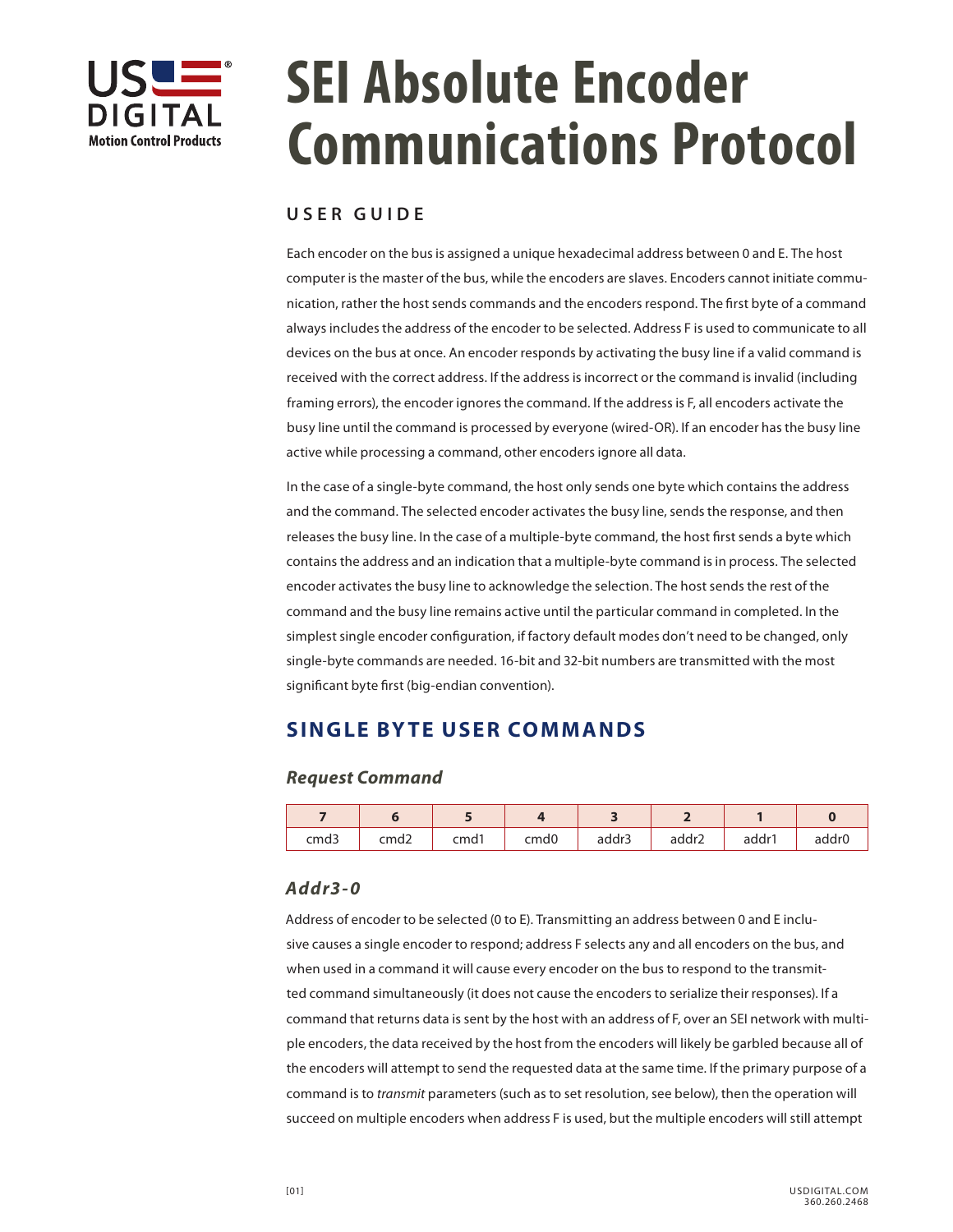to send back their checksum bytes simultaneously, causing the checksum to be garbled when the host receives it. This may or may not be a problem, depending on application (the application can choose to ignore the garbled checksum, and assume that the operation was successful).

Here are some examples involving the use of address F. In the first example, it makes no sense to read resolution from multiple encoders using address F; the encoders will all send data at slightly differing times, and it will appear to the host that only one encoder is responding (and responding with garbled data). On the other hand, it is possible to set resolution on all encoders on a network with address F; all the encoders will set their resolution to the requested value, but the checksum received by the host will likely be garbled because they will all send their responses at slightly different times.

In practical terms, the only commands that should be used with address F in a multi-encoder network are the strobe command, the check serial number command, the sleep command, and the wakeup command. If there is only one encoder on the bus, address F can be used for all operations.

| cmd3-cmd0 | <b>Request Type</b>                 |
|-----------|-------------------------------------|
| 0000      | (reserved for control code)         |
| 0001      | position                            |
| 0010      | position + 1 byte status            |
| 0011      | position $+2$ bytes time $+$ status |
| 0100      | strobe                              |
| 0101      | sleep                               |
| 0110      | wakeup                              |
| 0111      | reserved                            |
| 1000      | reserved                            |
| 1001      | reserved                            |
| 1010      | reserved                            |
| 1011      | reserved                            |
| 1100      | reserved                            |
| 1101      | reserved                            |
| 1110      | reserved                            |
| 1111      | (multiple byte command)             |

## *Position*

The encoder sends its current position. The format is either 1 or 2 bytes in single-turn mode, 4 bytes in multi-turn mode, most significant byte first, (see "Change Mode Command" for details).

#### *Time*

The encoder sends the 2 byte value of its free running counter at the time of the position reading most significant byte first. The hardware counter in encoders with version 3 firmware increments at 1.843MHz (1 count per 0.54 usec), while the counter in encoders with version 4 firmware increments at 7.373 MHz (0.136 usec per count).

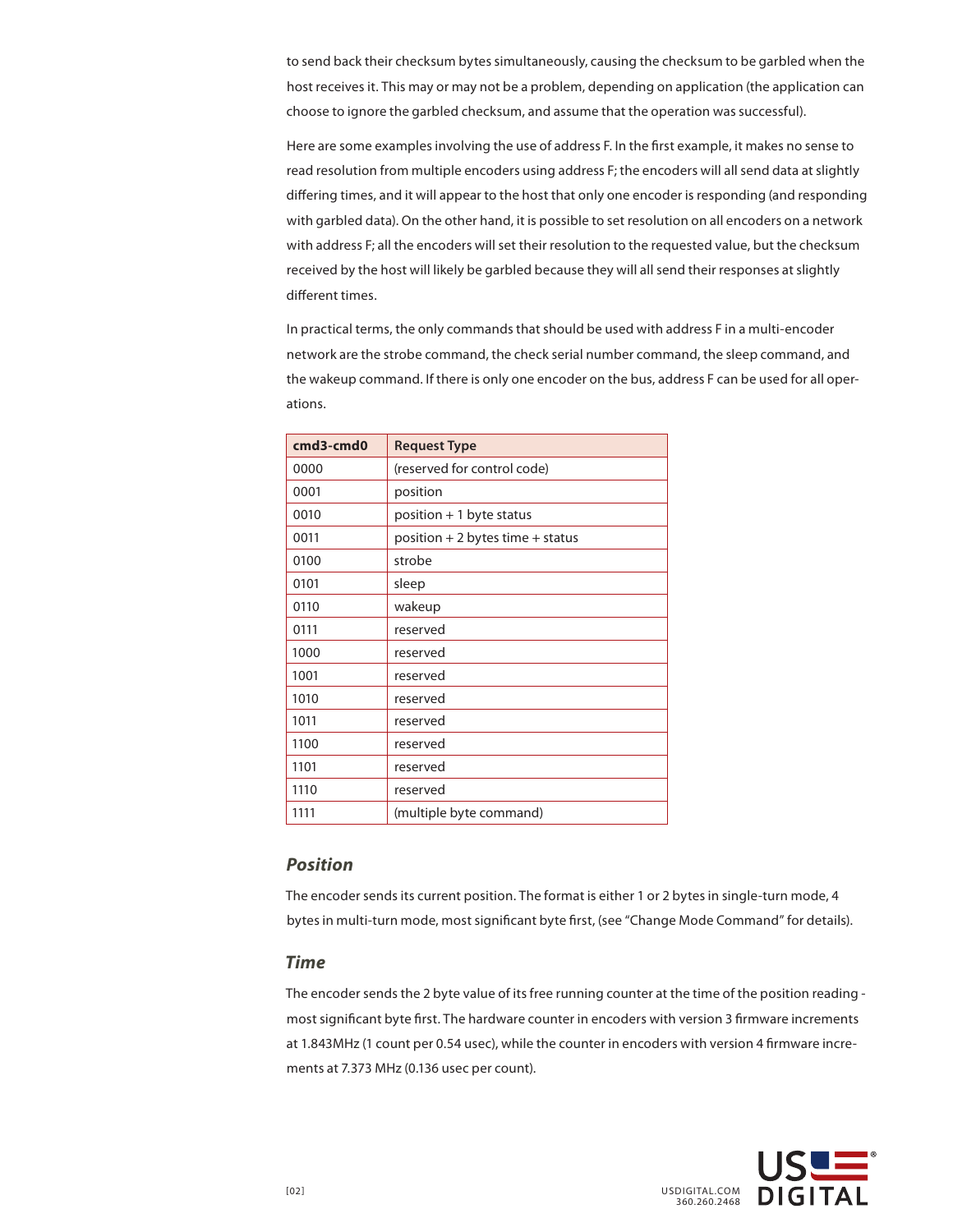#### *Strobe*

An SEI absolute encoder runs in one of two modes: free-running (also referred to as asynchronous mode) or strobe mode. The choice of which mode is active depends on bit "stb" in the Mode byte (the Mode byte bits are described later in this document under the "Change Mode" multi-byte command). When the "stb" mode bit is cleared to zero in the mode byte the encoder is free-running and the single byte strobe command (described in the table above, command nibble equal to 0100 binary) has no effect. In free-running mode the encoder continuously cycles through the computation of position; when queried the position value returned is the result from the last valid computation, and there is no correlation between the acquisition time of different encoders. The cycle time for the computation is 7 msec for firmware version 4 and up, while the cycle time for firmware version 3 is 4 msec. Thus an synchronous read of position in free-running mode will return a result that is up to one cycle time old (7 or 4 msec, depending on firmware version).

When the strobe mode bit "stb" in the user mode byte equals 1, the encoder operates in strobe mode: the encoder enters a waiting state, waiting for a single byte strobe command to be received before computing position. Thus, when multiple encoders are in strobe mode they are all waiting for the single byte strobe command, and they will all start computing position synchronously after all of them receive the single-byte strobe command (the strobe command should be sent with address F so that all the encoders are addressed simultaneously). The host must still wait at least one cycle time (7 or 4 msec) after issuing a strobe command in order to allow the encoder to finish the computation before attempting to read position (otherwise, the position read during the computation will be from a previous computation). Once the encoder finishes the computation it will go back to waiting for the next strobe command; during this period the host can read out position from multiple encoders in separate position queries to specific addresses, and the data that will be returned is all from the same instant that the last strobe command was issued to all the encoders.

Free-running mode is the default mode as sent from the factory, and in free-running mode the single-byte strobe command described in the table above has no effect. The user mode byte can be programmed to power up in strobe mode using the "Change Default Mode" multi-byte command described later in this document.

#### *Sleep*

The encoder goes to sleep (without responding) after the command is executed, and the current consumption drops below 2 mA. If there are multiple encoders on the bus, use address F to put them all asleep at once. Any activity on the data bus wakes up all encoders (use the wakeup command and address F to wake them synchronously).

#### *Wakeup*

This command wakes up all encoders on the bus; the encoders will not send any response to this command, however. Wait at least 5 msec after this command to send the next command.

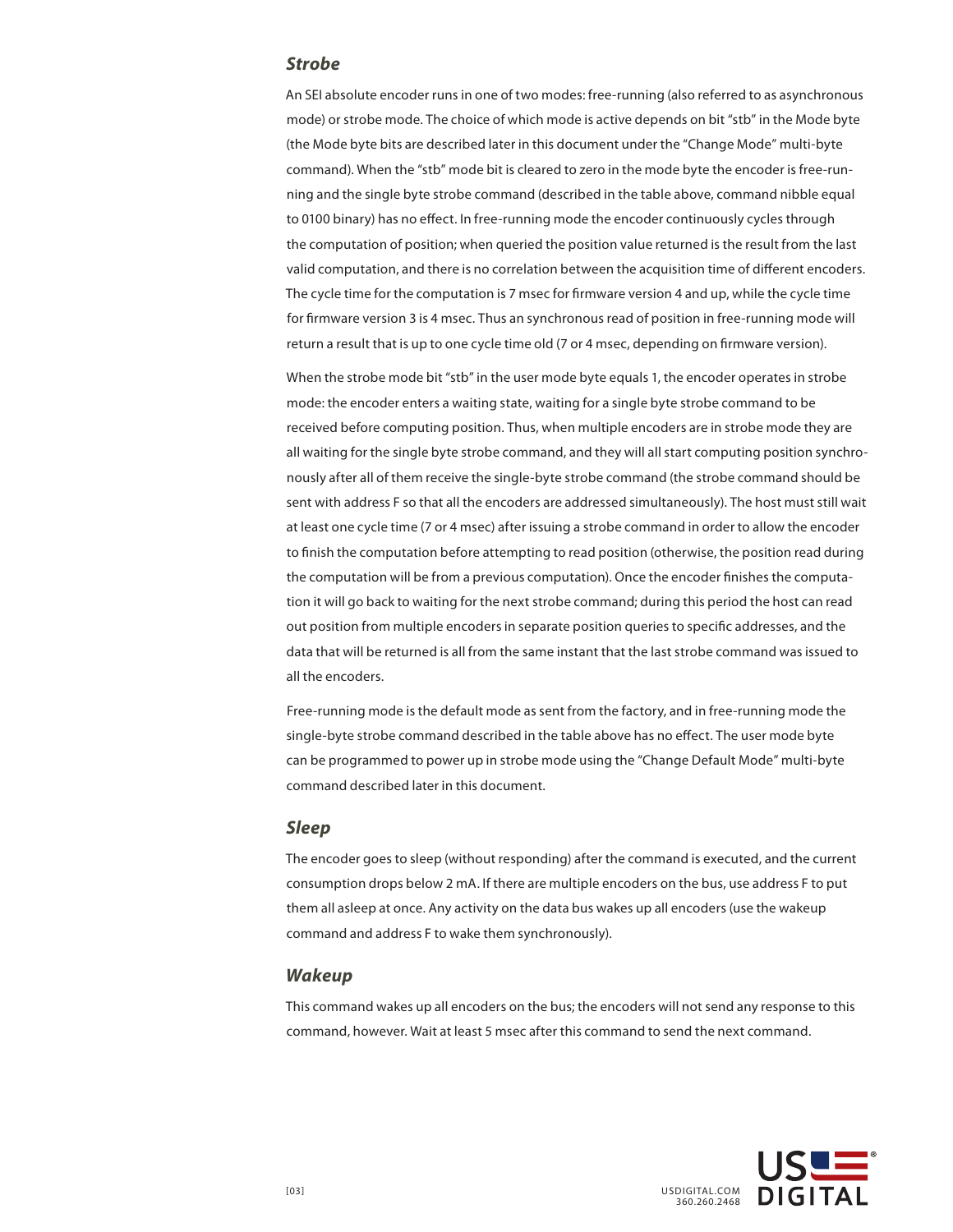## *Status*

The encoder sends 1 byte status as follows:

| err3 | err <sub>2</sub> | err1 | err0 | sum3 | sum <sub>2</sub> | sum1 | sum0 |
|------|------------------|------|------|------|------------------|------|------|

| err3-err0 | <b>Meaning</b>                 | <b>Corresponding SEI Error Code</b><br>(see source code for SEISrv32.c for more<br><i>information</i> ) |
|-----------|--------------------------------|---------------------------------------------------------------------------------------------------------|
| 0000      | no error                       | n/A                                                                                                     |
| 0001      | not enough light               | 28101                                                                                                   |
| 0010      | too much light                 | 28102                                                                                                   |
| 0011      | misalignment or dust           | 28103                                                                                                   |
| 0100      | misalignment or dust           | 28104                                                                                                   |
| 0101      | misalignment or dust           | 28105                                                                                                   |
| 0110      | hardware problem               | 28106                                                                                                   |
| 0111      | fast mode error (V1.X)         | 28107                                                                                                   |
| 1000      | multiturn pos. not initialized | 28108                                                                                                   |

## *Sum3-0*

Exclusive OR of all 4-bit nibbles of the request byte received and data bytes returned by the encoder, excluding the status byte. This is a good check of data integrity, especially in the case of a bus with multiple encoders.

**Note**: In multi-turn mode, the error 1000 binary (0x8 in the upper hex nibble) is sent until a "set origin" or a "set position" command is received. This allows the host to know a reset or power loss has occurred and the multi-turn position is no longer valid.

# **MULTIPLE BYTE COMMANDS**

All multiple byte commands start with the request byte F0+addr; after receiving this byte, the addressed encoder will acknowledge by activating the busy line. After the acknowledgment, the encoder is ready to receive the rest of the command. Some commands may require the use of address F to select all encoders on the bus (like check serial number, baud rate change, etc...). When addressing multiple encoders, after the first busy received, wait 5 msec to send the rest of the command, to make sure they are all ready. When the command is successfully completed, the encoder sends a checksum byte, and then releases the busy line. If the command is invalid or failed, the encoder releases the busy line without sending a checksum. The checksum byte is the exclusive OR of the request byte, command bytes, and bytes returned by the encoder.

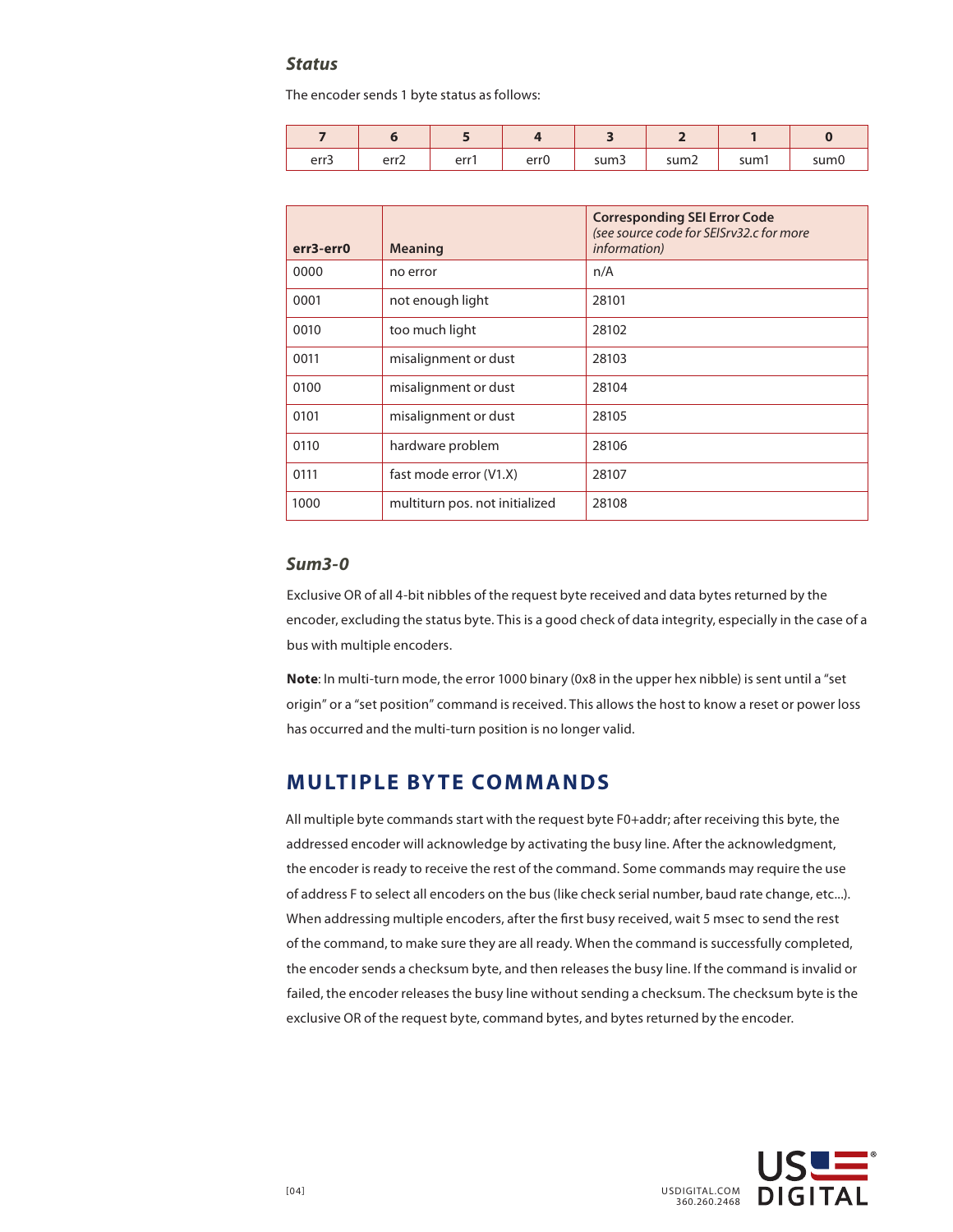#### *Set Origin Command*

2 bytes: request byte, 01

Returns checksum if command is successful. Sets the absolute 0 at the current position.

In single-turn mode, the new origin is stored in EEPROM, therefore, it will be effective after resets and power downs until a "Set Origin" or a "Set Absolute Position" command is received.

In multi-turn mode, the 32 bit counter is reset, but not stored in EEPROM. This is effective until a reset occurs or a "Set Origin" or a "Set Absolute Position" command is received.

## *Set Absolute Position Command*

Single-turn: 4 bytes: request byte, 02, pos. MS byte, pos. LS byte Multi-turn: 6 bytes: request byte, 02, 4 bytes pos. (MS to LS)

Returns checksum if command is successful. Sets the given absolute position (at the current resolution) at the current position.

In single-turn mode, the new origin is stored in EEPROM, therefore it will be effective after resets and power downs, until a "Set Origin" or a "Set Absolute Position" command is received.

In multi-turn mode, the 32 bit counter is set, but not stored in EEPROM. This is effective until a reset occurs or a "Set Origin" or a "Set Absolute Position" command is received.

#### *Read Serial Number*

2 bytes: request byte, 03

Returns 5 bytes: 4 bytes serial number and checksum if command is successful.

## *Check Serial Number*

10 bytes: request byte, 04, 4 bytes serial number, 4 bytes mask

Returns nothing.

The encoder does a logical AND of its serial number with the mask supplied; the result is compared to the serial number supplied. If they match, the busy line is held active until another byte is received. Otherwise the busy line is released. This command is used to determine if an encoder with a particular serial number is present on the bus.

## *Fail Serial Number*

10 bytes: request byte, 05, 4 bytes serial number, 4 bytes mask

Returns nothing.

The encoder does a logical AND of its serial number with the mask supplied; the result is compared to the serial number supplied. If they dont match, the busy line is held active until another byte is received. If they match the busy line is released. This is useful to determine if an encoder, whose serial number is known, is the only one on the bus.

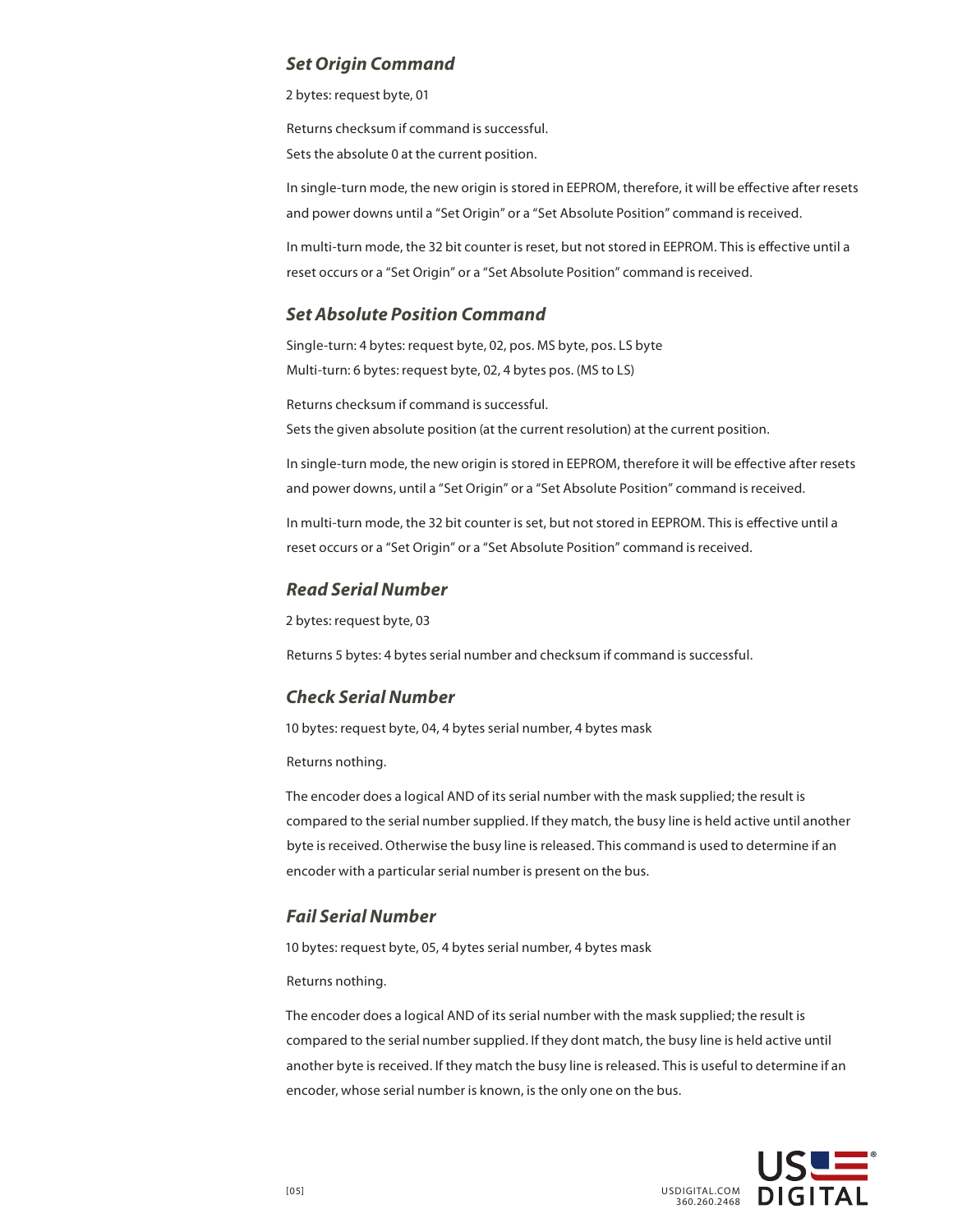## *Get Address*

6 bytes: request byte, 06, 4 bytes serial number

Returns 2 bytes: 1 byte address and checksum if command is successful, only if serial number matches.

The encoder compares its serial number with the one supplied; if they match, it returns its address (0 to E). Otherwise, it returns nothing.

## *Assign Address*

7 bytes: request byte, 07, 4 bytes serial number, 1 byte address

Returns checksum if command is successful.

The encoder compares its serial number with the one supplied; if they match, it assigns itself the address supplied (must be between 0 and E). The new address is stored in EEPROM, therefore, it will be effective after resets and power downs.

## *Read Factory Info*

2 bytes: request byte, 08

Returns 15 bytes: 2 bytes model number, 2 bytes version, 2 bytes configuration, 4 bytes serial number, month, day, 2 bytes year and checksum if command is successful.

## *Read Resolution Command*

2 bytes: request byte, 09

Returns 3 bytes: resolution MS byte, resolution LS byte and checksum if command is successful.

A zero value means 16 bit resolution.

## *Change Resolution Command*

4 bytes: request byte, 0A, resolution MS byte, resolution LS byte

Returns checksum if command is successful.

The resolution can be any number between 0 and FFFF, 0 is for full 16 bit position. However, the accuracy is only guaranteed to 12 bits. The new resolution is stored in EEPROM, therefore, it will be effective after resets and power downs.

## *Read Mode Command*

2 bytes: request byte, 0B

Returns 2 bytes: mode and checksum if command is successful.

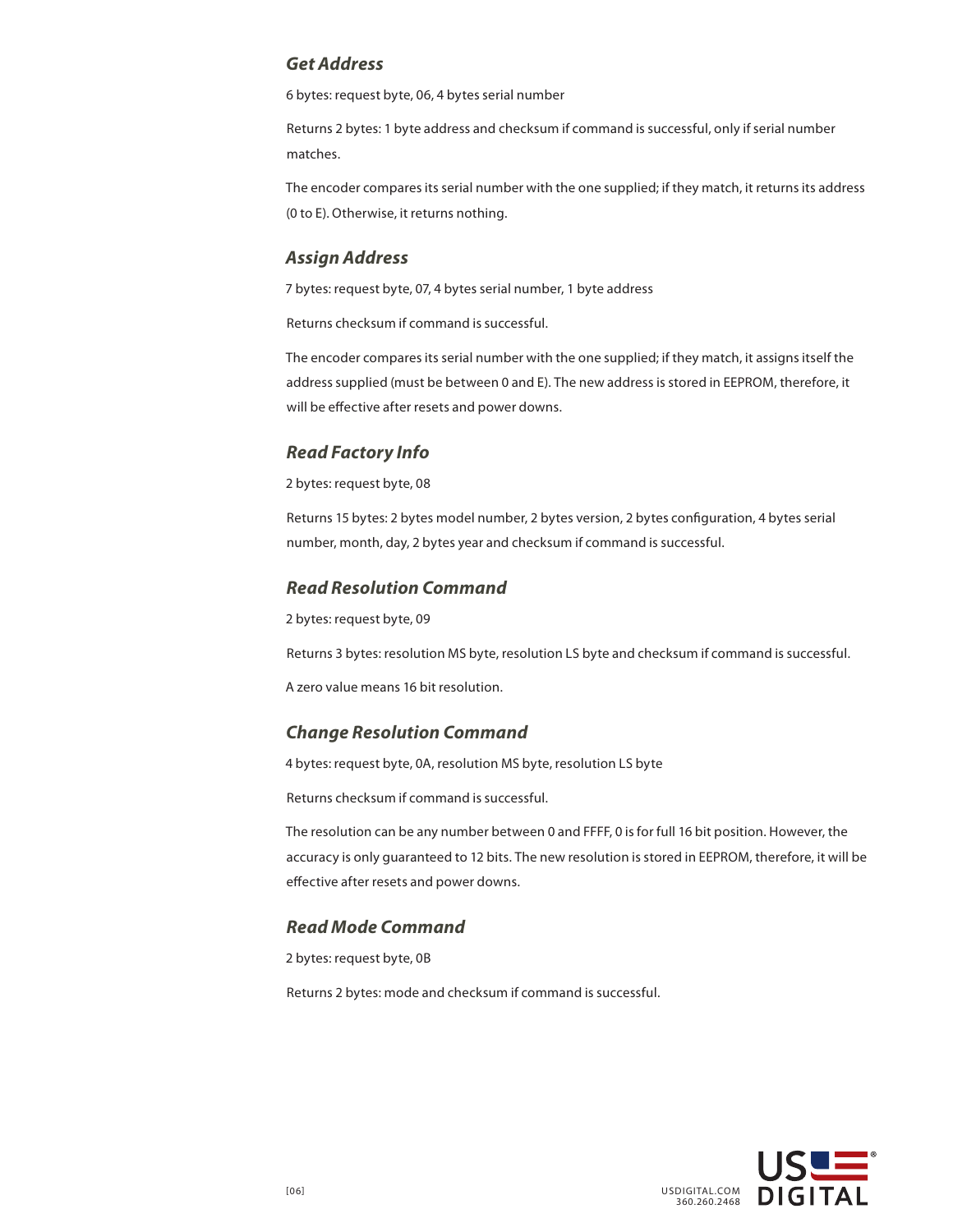#### *Change Mode Command (temporary)*

3 bytes: request byte, 0C, mode

Returns checksum if command is successful.

The mode is changed temporarily and will be effective until the encoder is reset, power down, or another mode change command is received. It is not stored in the EEPROM. Mode byte as follows:

| reserved | 256 | reserved | incr | size | multi | r+h<br>วเม | rev |
|----------|-----|----------|------|------|-------|------------|-----|

#### *rev*

rev = 1, the position increases counter clockwise. rev = 0, the position increases clockwise.

#### *stb*

stb = 1, the encoder operates in strobe mode: it waits for a strobe request before computing the position; this mode is used to synchronize multiple encoders. After entering this mode, wait at least one computation cycle time before sending the first strobe command.

stb = 0, the encoder operates in asynchronous mode: the encoder cycles through computing position continuously, and sends the most current valid position when requested. The data can be from 0 to one cycle time old (version 3 firmware cycle time is 4 msec, and version 4 firmware cycle time is 7 msec).

#### *multi*

multi = 1, multi-turn mode: a 32 bit counter keeps track of the position (it increases or decreases over multiple turns, i.e. 3 1/2 turns at a resolution of 100 would be 350). This counter is cleared at reset or power-up.

multi = 0, single-turn mode: position is between zero and the max resolution, according to the shaft angle.

**Note:** in older versions (V1.X), this bit indicated a fast mode (3 msec update rate) with a 9 bit accuracy.

Also, any other command besides position inquires can corrupt the multi-turn position.

#### *size*

Only effective in single-turn mode:

size = 1: the encoder always sends the position in 2 bytes, even if the resolution is 256 decimal or less.

size = 0: the position is sent as 1 byte if the resolution is up to 256 decimal, or as 2 bytes if above 256 decimal.

In multi-turn mode, the position is always 4 bytes and this bit is ignored.

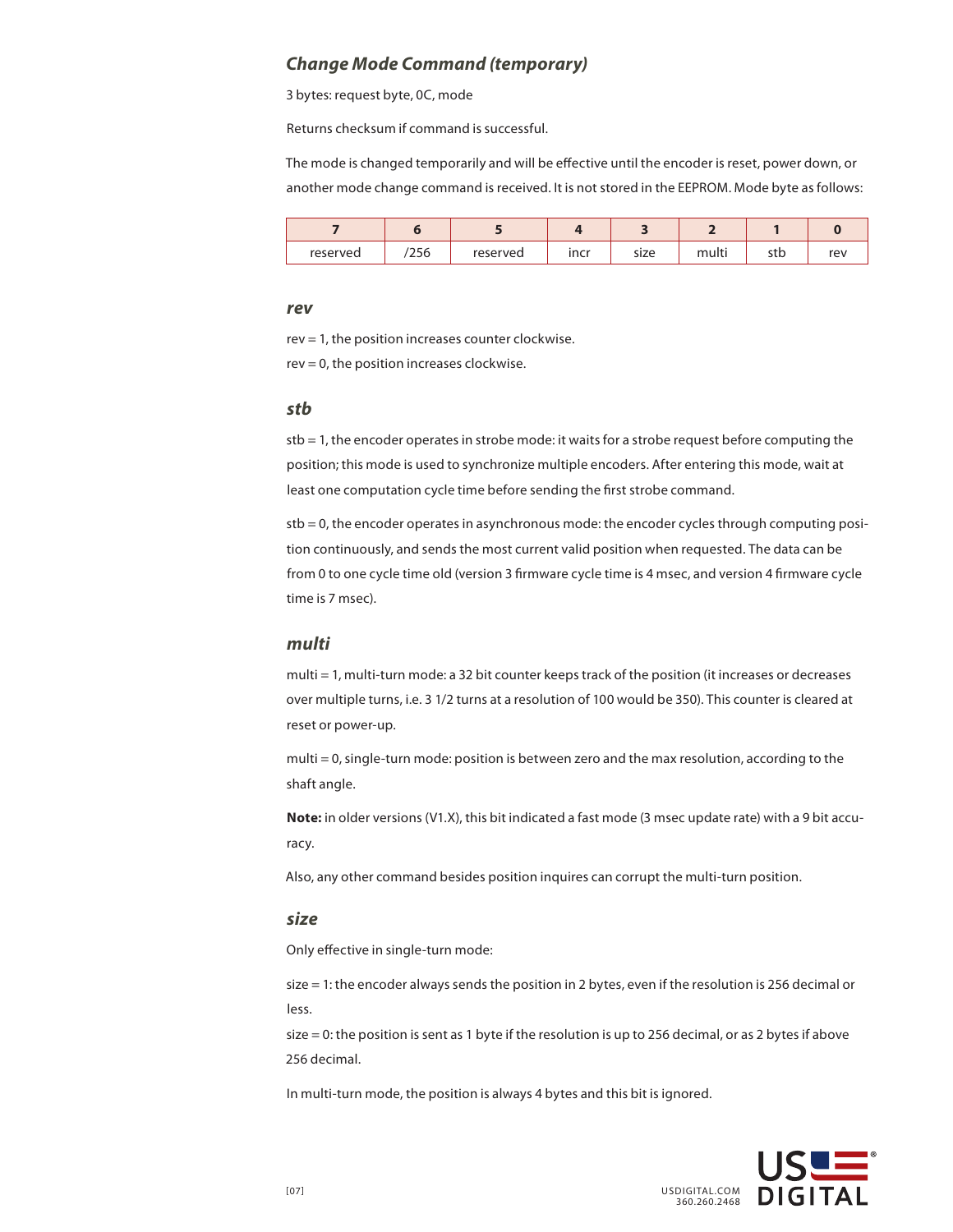#### *incr*

Only effective in multi-turn mode:

incr = 1: the encoder sends the position change since the last request, as a 32 bit signed number.

incr = 0: the encoder sends the position as a 32 bit signed number.

#### */256*

Only available for analog version.

Only effective in multi-turn mode:

 $/256 = 1$ : the encoder position is divided by 256.

/256 = 0: the encoder position is normal.

#### *Change Power Up Mode Command*

3 bytes: request byte, 0D, mode.

Returns checksum if command is successful.

Same as "**Change Mode Command**" described above, except the mode is stored in EEPROM, therefore it will be effective across resets and power cycles.

#### *Reset Command*

2 bytes: request byte, 0E

Returns checksum if command is successful.

After releasing the busy line the encoder does a software reset (the baud rate returns to 9600 after the checksum byte is sent). The encoder requires 35 msec after reset to be ready to receive new commands. The other ways to reset are: turning the power off, or sending a break condition (dataL low, dataH high) for at least 1 second. Note that the reset threshold of the power input is between 4.5 and 5.5 volts. The EEPROM parameters are not affected, but any temporary mode byte changes or baud rate change are lost.

# **USER DIAGNOSTIC COMMANDS**

#### *Loopback Mode*

2 bytes: request byte, 10

Returns no checksum.

After receiving this command the encoder returns every byte it receives. This is useful to test the SEI bus. The busy line remains active during this test. The test is aborted if a delay of 350msec or more occurs. (rev 1.01 firmware was 35 msec). The host must release the data lines after each byte sent, to allow the encoder to respond.